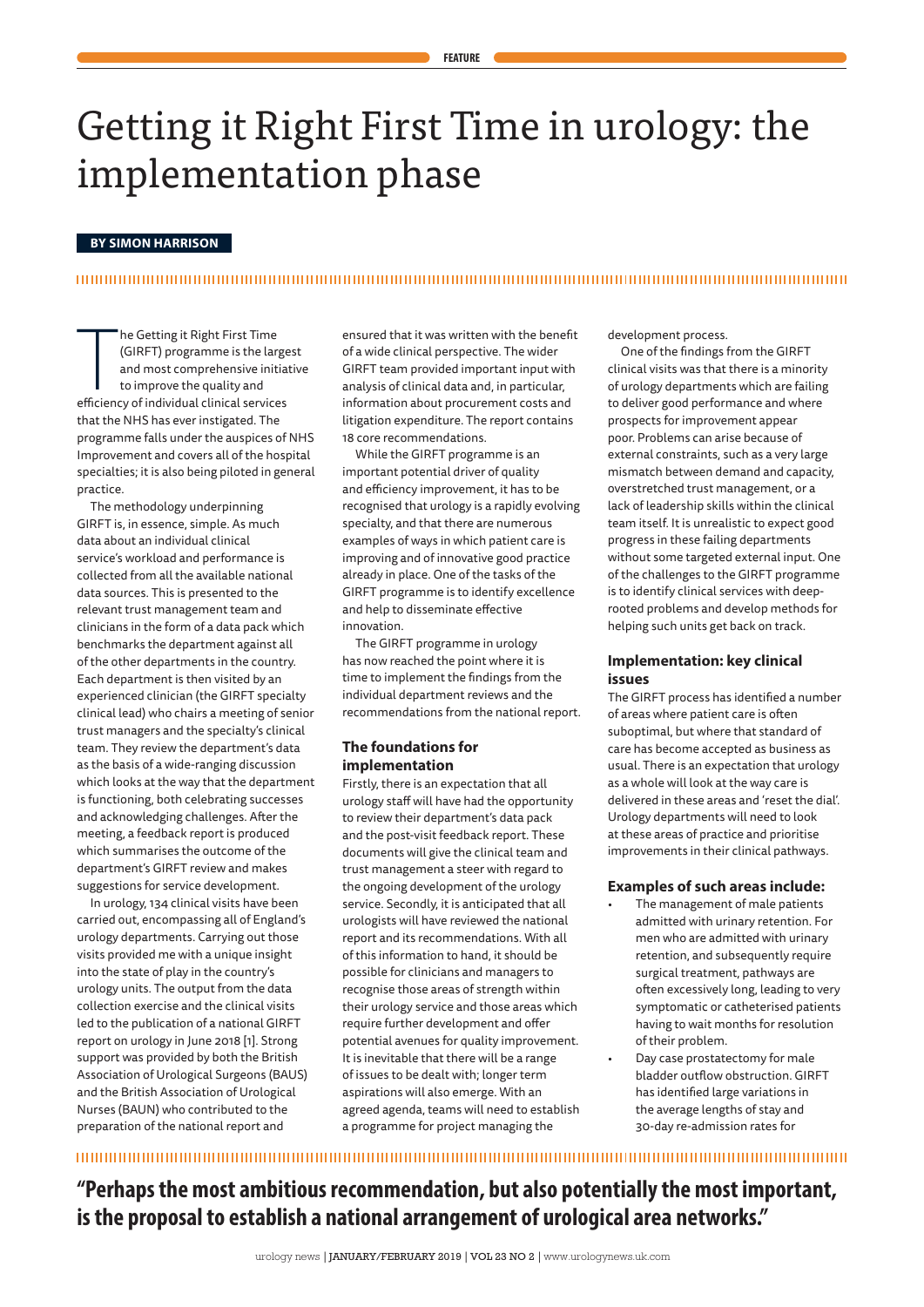

Figure 1: Relationship between length of stay (x axis, days) and 30-day readmission rate (y axis) for patients undergoing male bladder outflow obstruction surgery.

patients undergoing bladder outflow obstruction surgery (Figure 1). There is no clear correlation between lengths of stay and re-admission rates, suggesting that it is possible to achieve good surgical outcomes with short lengths of stay. Many departments have started to embrace new technologies which should routinely deliver safe day-case prostatectomy; such care should become standard practice.

• Improving the management of patients admitted as an emergency with a urinary tract stone. Data collection and information from the clinical visits indicates that for many departments insertion of a ureteric stent is the mainstay for managing patients with upper urinary tract stones who present as an emergency. In the large majority of such cases, there would have been no clinical contraindication to undertaking definitive stone treatment, either with extracorporeal shockwave lithotripsy or with ureteroscopy. Resetting the dial in this case involves a change in mindset which is based on the assertion that it is inappropriate not to offer definitive stone treatment for organisational and logistic reasons. • Delays in providing potentially curative

treatment for patients with muscle invasive bladder cancer. It is apparent that the standard where the 62-day stop clock occurs when a patient undergoes a transurethral resection of a bladder tumour is potentially detrimental to patients with muscleinvasive bladder cancer. For them, the resection is diagnostic, rather than a curative intervention, and they are not benefitting from the additional scrutiny that cancer targets provide. There is a need to ensure that there are no inappropriate delays in the pathway between referral and definitive treatment for patients who present with muscle invasive bladder cancer.

# **Implementation: other departmental issues**

There are a number of other important issues, flagged up through the GIRFT process, that deserve consideration by trusts' clinical and managerial teams.

The national report emphasises the huge contribution that is now made by urology specialist nurses in the delivery of urological care. However, there is a need to ensure that specialist nurses are undertaking roles for which they have received appropriate training and which are supported by satisfactory governance arrangements. Departments are urged to ensure that

nurses are receiving the support they deserve and to ensure that they are carrying out work which allows them to make use of their specialist skills. It is clearly inefficient to have high grade members of the nursing team undertaking tasks which could be carried out by less qualified personnel.

There is an opportunity for clinicians working in trusts that do not have designated urological investigations unit (UIU) facilities to press for the establishment of such units. The GIRFT report makes the specific recommendation regarding the establishment of UIUs on the basis that co-locating urology outpatient investigations and procedures offers the opportunity markedly to improve efficiency, and provide flexibility in service delivery.

A great deal of discussion took place during the clinical visits about the way in which consultants are contributing to the care of patients who are admitted as urological emergencies. The direction of travel is clearly towards on-call arrangements that ensure that consultants are providing hands-on leadership of the on-call urology team. This requires that the consultant's elective activity is reduced or stopped when they are on-call. Streamlined on-call systems should involve alternatives to admission to hospital, such as rapid access clinic appointments, and should enable consultants to contribute to the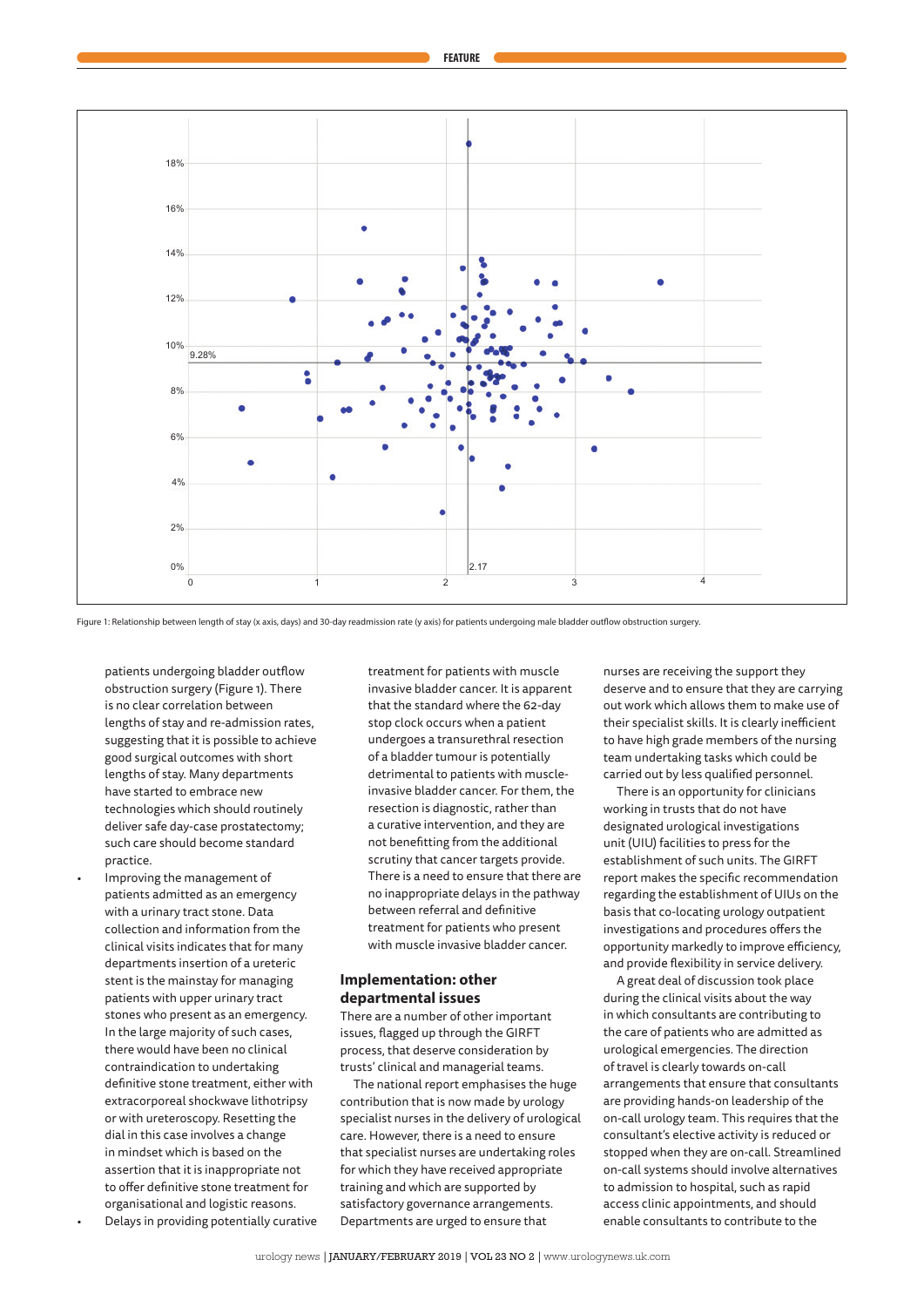

Figure 2: Material costs for a standard endoscopic procedure to treat a ureteric stone, involving the use of two guidewires, a laser fibre, a stone retrieval basket and a ureteric stent. Data is included for trusts for which procurement costs are available for all of the individual items of equipment. The line indicates the total cost of the procedure by trust with the bars representing the volume of procedures per trust.

operative management of emergency cases.

Other aspects of on-call work which are flagged up in the national report include the need to review the workload of consultant urologists while on-call and to look at the care of patients presenting with problems that require complex major surgery in the acute setting. A classic example is the patient who sustains urinary tract trauma during a caesarean section, with the resulting call to the on-call consultant who may not, in their day to day working practice, undertake any major open surgery, let alone undertake difficult reconstructive surgery in the pelvis.

We all have a responsibility to ensure that NHS resources are appropriately deployed. The work carried out on procurement is of major significance. It is clear that substantial savings could be made by trusts who focus on getting value for money when purchasing urology products. Figure 2 shows that the cost of a stone procedure that utilises a ureteric stent, a laser fibre, a stone retrieval basket and two guidewires varies between £300 and £600 across 56 trusts for whom an estimated cost calculation could be made. There is a need for trust procurement teams to work alongside clinicians in order to ensure that the products which are being used are suitable for the task and appropriately priced.

It is inevitable that concerns will be raised about the quality of data that is collected and which is informing decision-making. It was reassuring that there was relatively little challenge to the quality of data during the clinical visits, which indicated that the data that was being presented had reasonable face validity. However, GIRFT and associated NHS teams, such as the National Clinical Improvement Programme, are working hard to provide support

that will help clinicians and trust coding teams to code clinical activity accurately and uniformly. This should mean that future iterations of GIRFT data packs are increasingly accurate as the benchmarking between different organisations steadily improves.

A further area of considerable interest is that of litigation expenditure. Costs continue to increase, along with the number of claims. There is dramatic variation in the expenditure on urological claims from trust to trust. Between 2012 and 2017, the average estimated litigation cost per urological admission was £38, but there are seven trusts for whom that figure exceeds £150. It is important that we learn how to reduce litigation risk. Specific recommendations are made in the GIRFT report.

# **Implementation: national issues and urological networking**

Although implementing many of the proposals put forward in the GIRFT national report will be carried out within individual trusts, some aspects of implementation need to be carried out with the input of a range of organisations. For example, the development of specialist nurse training curricula and, possibly, assessment will need the input of a number of organisations. Reviewing the efficiency and effectiveness of urological cancer multidisciplinary teams (MDT) is already encompassed within a wider review of MDT working. The proposal to alter the standard cancer targets for muscle-invasive bladder cancer and prostate cancer is already under discussion, but will require sign-off from the NHS England Cancer Team.

Much work is already underway, so that discussions are taking place in relation to improving procurement methodology,

improvements in the way in that urological data is collected and analysis of information from litigation.

Perhaps the most ambitious recommendation, but also potentially the most important, is the proposal to establish a national arrangement of urological area networks (UANs). It is proposed that a UAN is a collaboration between the urology departments of between one and four hospital trusts. Typically, the population served by a UAN will fall in the range between 750,000 and 1,750,000.

The development of UANs is predicated on the recognition that it is no longer sensible to consider the delivery of urology services on a trust by trust basis. That arrangement worked well in the era when every district general hospital had a urology department, staffed by between two and four consultants, each of whom provided the whole range of urological care. Now that sub-specialisation is well established, it is clear that the majority of individual hospital departments are unable to provide a comprehensive and joined-up urology service. However, a UAN should be able to offer good access to consultant-led acute care and a near-complete range of subspecialist expertise. The network should be able to make efficient use of expensive equipment, such as lithotripters, lasers and surgical robots.

In order to establish UANs across the country, without the process degenerating into endless boundary disputes, it will be imperative that a comprehensive national model is developed and agreed. Such an approach will mean that all concerned can move forward in the knowledge that there is a settled arrangement across the country for inter-trust collaboration. A first draft for such an arrangement has produced a model